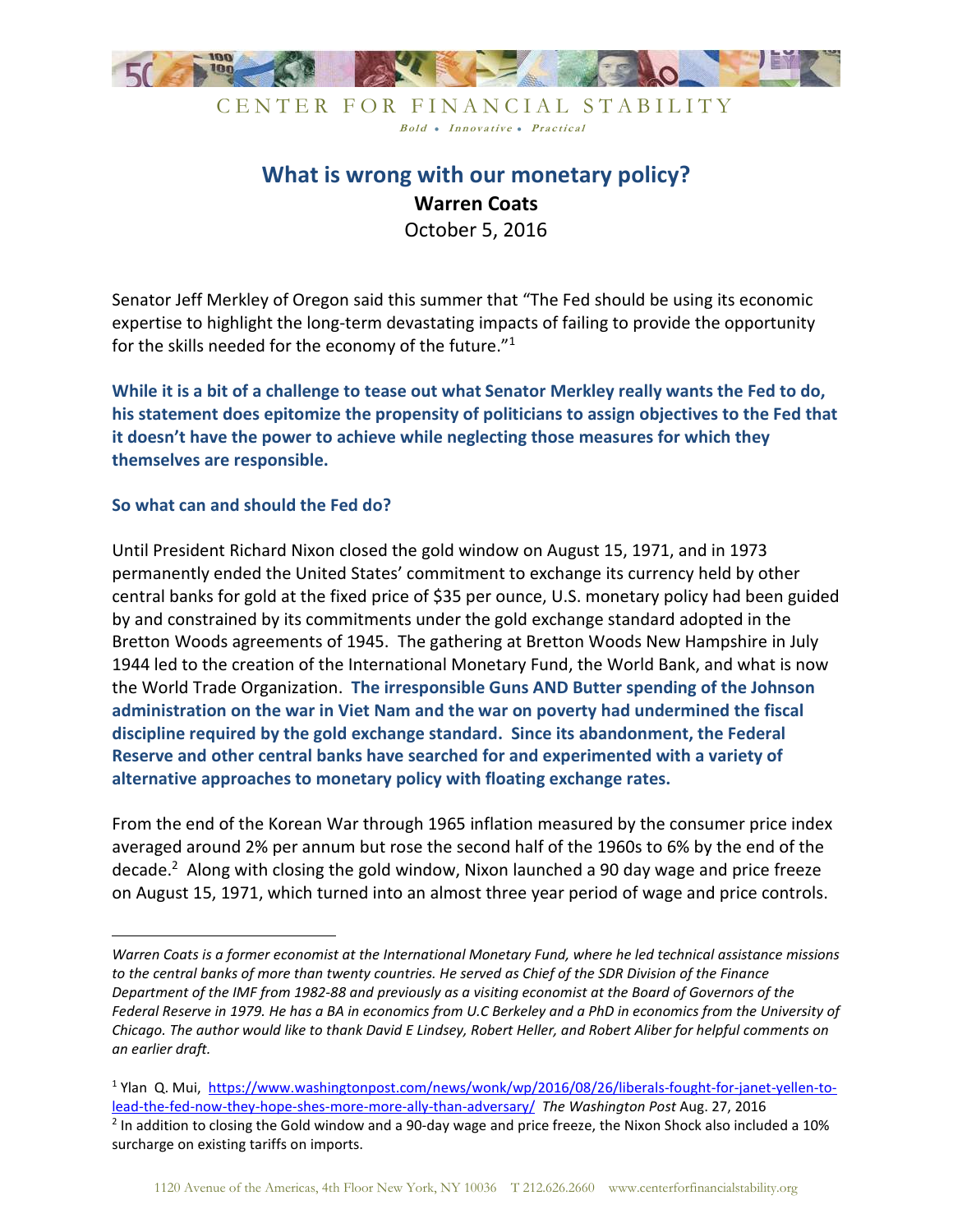

When they were finally lifted the CPI increased a staggering 12% in 1974. Over this period the Fed implemented monetary policy via adjustments in the overnight interbank lending rate (the Fed funds rate) in light of, among other things, its objectives for the growth of monetary aggregates. However, during this period the monetary aggregates played more the role of indicators of policy than of targets.

**By the 1970s the Fed and the economics profession more generally had accepted the fact that monetary policy influences economic activity and employment only temporarily, i.e. that in the long run there is no trade off between employment and inflation (a vertical long run Philips Curve).** Nonetheless, during this period the Fed remained more sensitive to increases in unemployment than inflation and tended to ease monetary policy more quickly when employment was threatened than it tightened it in the face of increases in inflation. As the effects of changes in monetary policy take one to two years to show up in employment and inflation (Friedman's "long and variable lags" in the effects of monetary policy), policy decisions need to be based on forecasts of their future impact. Thus the Fed's bias toward fighting unemployment was compounded because during this period the Fed's economic forecasting models persistently underestimated NAIRU—the Non-Accelerating Inflation Rate of Unemployment, also called the natural rate of unemployment—leading the Fed to maintain "easy money" conditions for too long.

The net result of these factors was that with ever higher inflation peaks the market's expectations of future inflation began to increase. Expected inflation was increasingly built into wage agreements. During this period higher inflation was empirically associated with higher unemployment (a positively sloped Philips Curve). Growing public and Congressional concern with inflation and broader professional acceptance of the "Monetarist" views of Milton Friedman resulted in 1977 in amendments to the Federal Reserve Act to clarify the Fed's mandate as the pursuit of stable prices, maximum employment, and moderate long-term interest rates.

To further tighten congressional guidance of monetary policy and to remove its inflationary bias Congress enacted the *Full Employment and Balanced Growth Act of 1978*, commonly called the Humphrey-Hawkins act, which required, among many other provisions, that the Fed establish targets for the growth of monetary aggregates and to report them and progress in achieving them to Congress twice yearly. **Given the widely accepted fact that monetary policy has no long run effect on employment, determining maximum employment consistent with stable prices (NAIRU) was an important challenge for fulfilling the Fed's congressional mandates.** 

**In the face of the Fed's persistent over shooting of its narrow and broad money target ranges and the entrenching of higher and higher inflation expectations in wage and price increases, Federal Reserve Board Chairman Paul Volcker led the Board and the Federal Open Market Committee (FOMC) on October 6, 1979 in a dramatic change in the Fed's approach to implementing monetary policy by shifting to an intermediate, narrow money target, operationally implemented via a target for non-borrowed reserves.** The new approach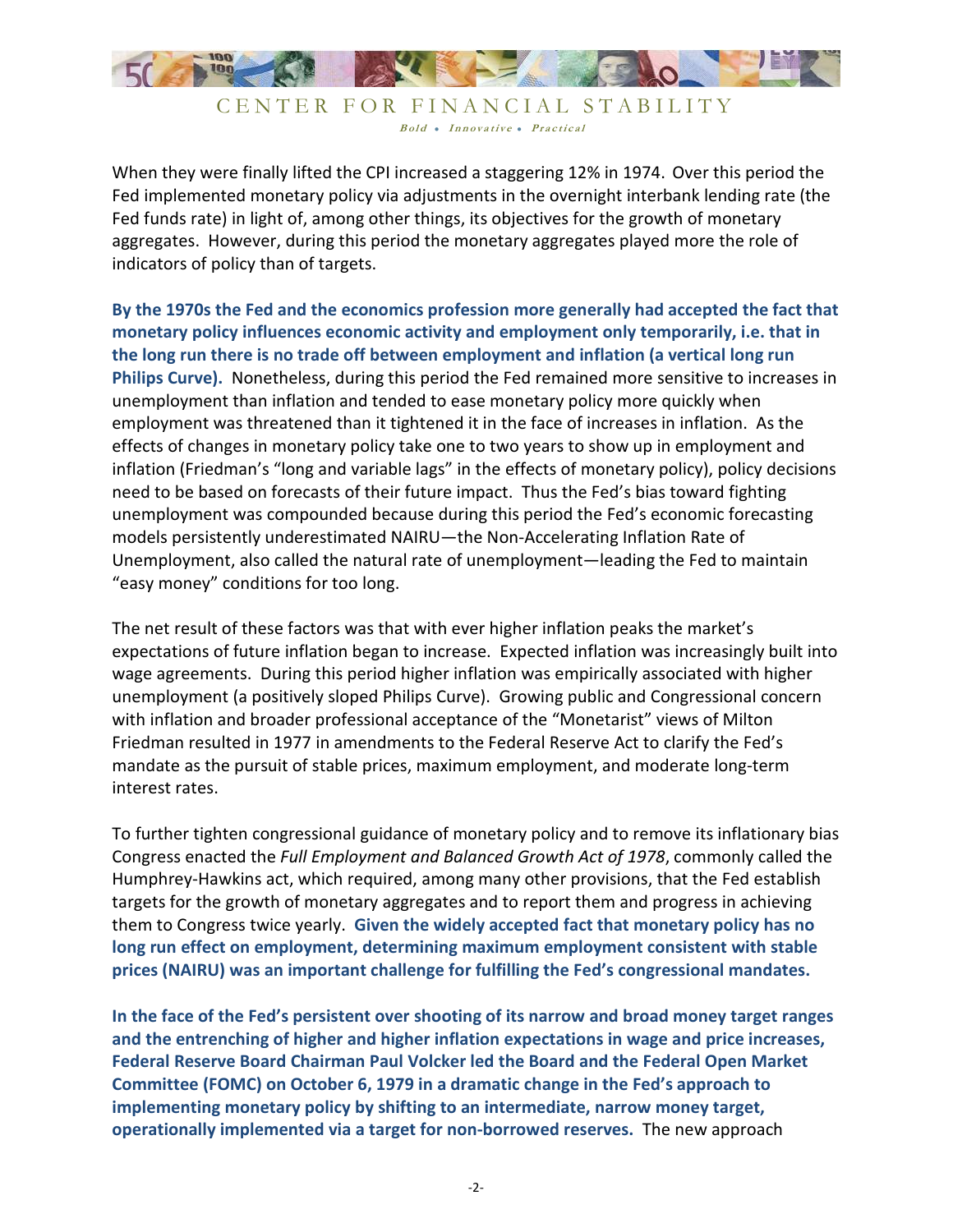

required the Fed to relax its Fed funds rate targets and it increased the band set by the FOMC for the Fed funds rate from 0.5% to 4%. The most important element of this dramatic shift was the acceptance by the Fed of its responsibility for inflation and elevating its objective of price stability to first place.

Volcker explained the Board's thinking in his first Humphrey-Hawkins testimony on February 19, 1980:

In the past, at critical junctures for economic stabilization policy, we have usually been more preoccupied with the possibility of near-term weakness in economic activity or other objectives than with the implications of our actions for future inflation. To some degree, that has been true even during the long period of expansion since 1975. As a consequence, fiscal and monetary policies alike too often have been prematurely or excessively stimulative, or insufficiently restrictive. The result has been our now chronic inflationary problem, with a growing conviction on the part of many that this process is likely to continue. . . .

The broad objective of policy must be to break that ominous pattern. That is why dealing with inflation has properly been elevated to a position of high national priority. Success will require that policy be consistently and persistently oriented to that end. Vacillation and procrastination, out of fears of recession or otherwise, would run grave risks. Amid the present uncertainties, stimulative policies could well be misdirected in the short run; more importantly, far from assuring more growth over time, by aggravating the inflationary process and psychology they would threaten more instability and unemployment.

The new approach was not easy to implement. **The Fed not only had to refine its new operating procedures to better control monetary aggregates but also had to enforce new Humphrey-Hawkins requirements such as reducing monetary growth targets over time and the gradual reduction of the inflation rate to zero by 1988.** Further complicating its policy implementation, on March 14, 1980 it gave in to the Carter administration's pressure to establish credit controls on banks. But as a result of the unsurprising poor results of such controls it dismantled them completely less than four months later on July 3. The biggest challenge to the new procedures, however, came from shifts in the demand for money that were to some extent precipitated by the new focus on monetary targets and the liberalization of deposit interest rates, the expanding use of credit cards, and the emergence of competing near moneys.

A detailed inside review by David Lindsey of Fed policy formulation from 1975 to 2002 states that: **"The Federal Reserve discovered that pragmatic money targeting could not be done on a computer, as Milton Friedman had advocated. Communicating the ins and outs of monetary targeting in practice similarly was not easy….**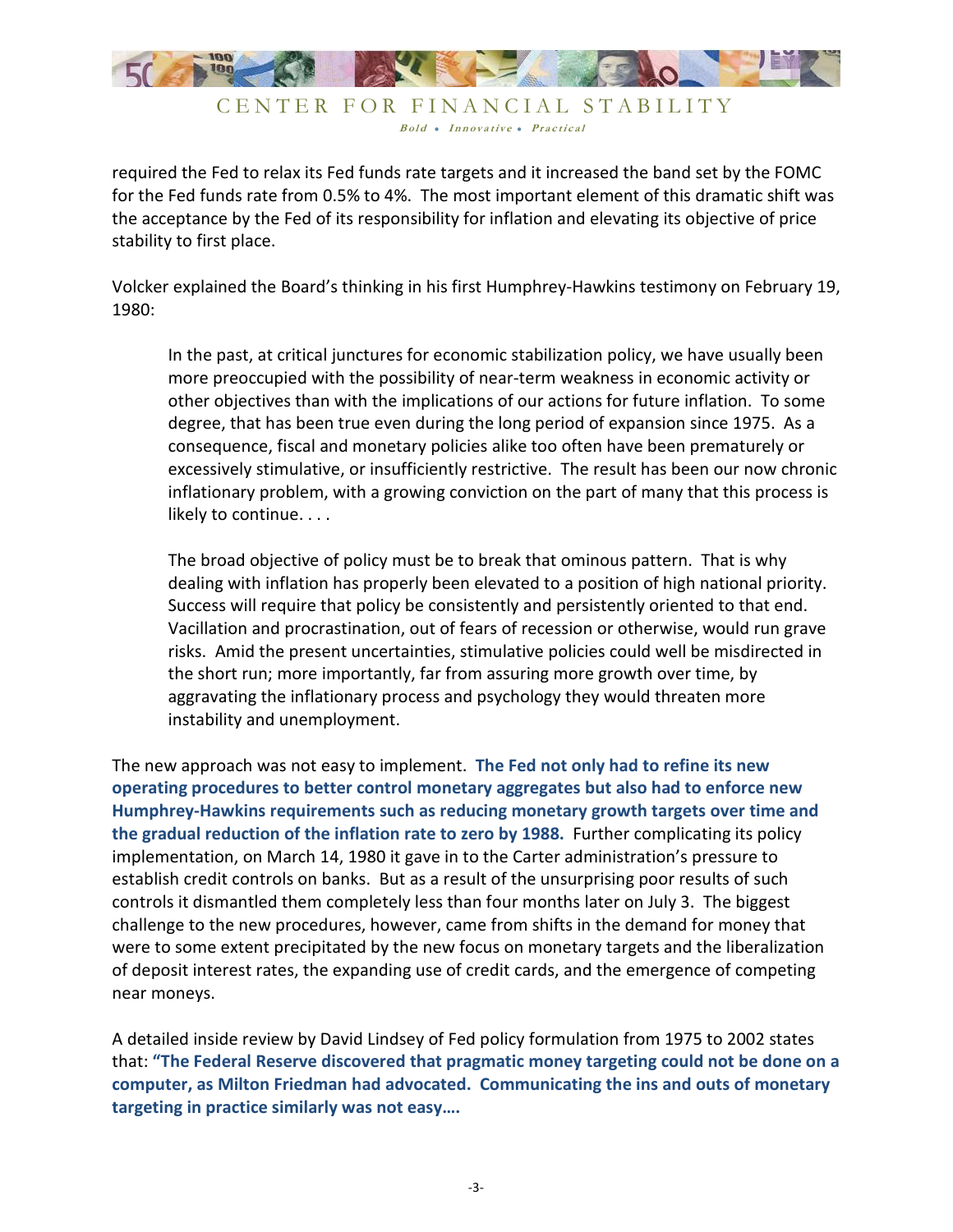

"Experience with the extreme volatility of desired holdings of transactions balances was fresh for the FOMC going into its July 9 [1980] meeting. Small wonder that the Committee's initial decision was as laid out in its Humphrey-Hawkins report to the Congress:

"While there is broad agreement in the Committee that it is appropriate to plan for some further progress in 1981 toward reduction of the targeted ranges, most members believe it would be premature at this time to set forth precise ranges for each monetary aggregate for next year, given the uncertainty of the economic outlook and institutional changes affecting the relationships among the aggregates."<sup>3</sup>

On July 1, 1982, in the midst of the relatively sharp recession of 1981-2, the Fed raised its narrow money growth target and started lowering the funds rate. Then, in October, it gave up its intermediate money targeting and dropped the non-borrowed reserves operating target. The Fed's abandonment of tight targets for monetary aggregates represented a failure, to some extent at least, in Congress' intention to provide the Fed with clear policy rules.

In response to Volcker's July 1982 Humphrey-Hawkins report to an unhappy congress: "**The [House] Committee was concerned that changing the monetary target from the midpoint to the upper end of an unchanged range "seriously obscures" the Fed's intentions with regard to monetary policy.** 'By changing its ostensible target without changing its target range, the Federal Reserve in its July 20 report seriously obscures its intentions on monetary policy and fails to act in consistency with the reporting requirements of the Humphrey- Hawkins Act…. Under that law, the Federal Reserve is required to report ranges of growth of the monetary aggregates and not some obscure hybrid of ranges and targets-within-ranges.' The Committee was concerned that the Fed's policy 'could be viewed by market analysts as abandonment of any kind of target scheme.'

"The report continued 'if changed conditions merit a change in the targets, then a change in the ranges should be reported. If ranges are not changed, they should be hit. The current policy of 'brinksmanship' in which the Federal Reserve announces that it is aiming for the ceiling of its ranges, is unsatisfactory. The Federal Open Market Committee should, at its next meeting, correct its presentation of its targets and report either a change or no change in its announced aggregate-growth target ranges.'"<sup>4</sup>

Despite these difficulties—the fed funds rate rose temporarily to over 22% and GDP fell by over 2% in 1982—actual and expected inflation were reversed and fell below 2½% by 1983.

**Importantly, having licked inflation, the Fed continued to give primacy to its price stability mandate, though with a more flexible and traditional operational approach.** The era of the

<u>.</u>

<sup>3</sup> David E. Lindsey, *A Modern History of FOMC Communication: 1975-2002* FOMC Secretariat, June 24, 2003 page 55.

<sup>4</sup> Lindsey, *Ibid.* page 60.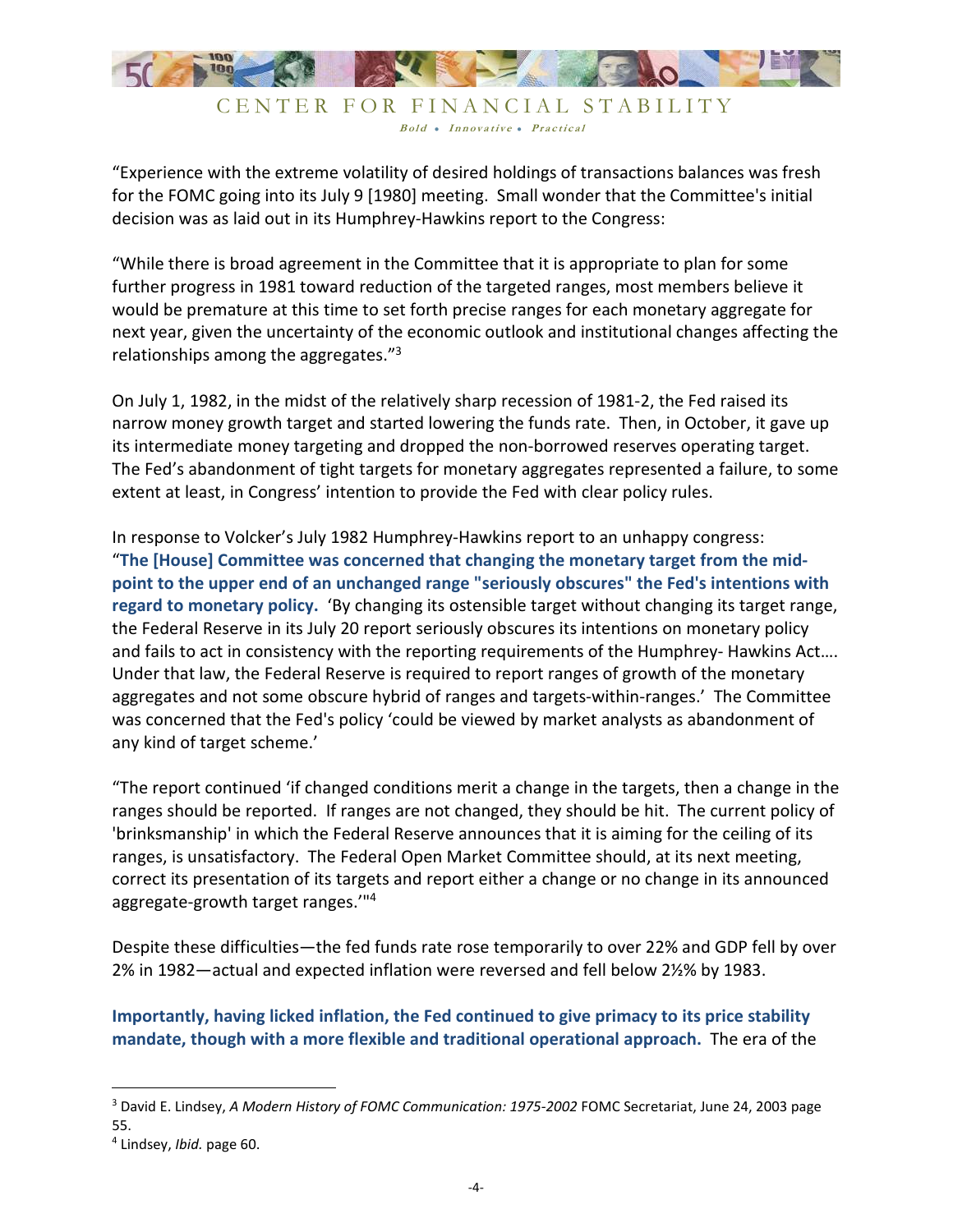

great moderation in the volatility of GDP and inflation followed but the search for suitable monetary policy operational rules continued.

The non-borrowed reserves operating target of October 1979 to October 1982 was replaced with a borrowed reserve target. It was not without difficulties. The straw that broke the camel's back was reported by Lindsey:

## **Eating Humble Pie along with the Thanksgiving Turkey – November 22, 1989**

Just before Thanksgiving 1989, the Manager was, as in previous months, trying to implement the procedures geared mainly to an operating target for adjustment plus seasonal borrowings. He had been attempting to place primary emphasis on reserve needs in Desk operations and secondary importance on the funds rate quoted in the market at the time of Desk action. On that Wednesday before Thanksgiving, the Desk needed to add reserves for technical reasons. Even though the funds rate slipped from 1/16 percentage point to 1/8 percentage point below the Committee's funds rate expectation just before the operation, the Desk still arranged a fiveday System repurchase agreement (RP). **Market participants interpreted the operation as signaling a policy move, when it in fact did not.** On Friday morning, the New York Times cited 'government officials' claiming (albeit erroneously) that an easing had taken place. The policy record of the December meeting that year mentioned the episode: 'Conditions in reserve markets softened temporarily around Thanksgiving when operations to meet seasonal reserve needs were misread as signaling a further easing of monetary policy.' After the incident, the Desk put top priority on signaling the Committee's intended funds rate. And that's the story of how the FOMC lost its borrowing procedures."<sup>5</sup>

**At about the same time radical innovations in the development of monetary policy rules were launched by the Reserve Bank of New Zealand, which came to be known as explicit inflation targeting.**<sup>6</sup> An inflation target provides a clear and explicit rule that permits flexible operational approaches to its achievement. Given Friedman's long and variable lags in the effect of monetary policy, setting monetary operational targets (almost always the equivalent of a fed funds rate) must be based on the best model assisted forecast of its consistency with the inflation target one to two years in the future. A longer target horizon provided more scope for smoothing the output gap (employment). Full transparency of the policy and the data and reasoning underlying policy settings is required to gain the benefits of the alignment of market inflation expectations with the policy target. $7$ 

-

<sup>5</sup> Lindsey, *Ibid.* page 93

<sup>&</sup>lt;sup>6</sup> Key roles in developing the forecasting models and decision making processes at the RBNZ and subsequently at the Bank of Canada and else where were played by Doug Laxton and David Rose at that time from the Bank of Canada.

<sup>&</sup>lt;sup>7</sup> Geoffrey Heenan, Marcel Peter, and Scott Roger, 2006, "Implementing Inflation Targeting: Institutional Arrangements, Target Design, and Communication," IMF Working Paper 06/278 (Washington: International Monetary Fund)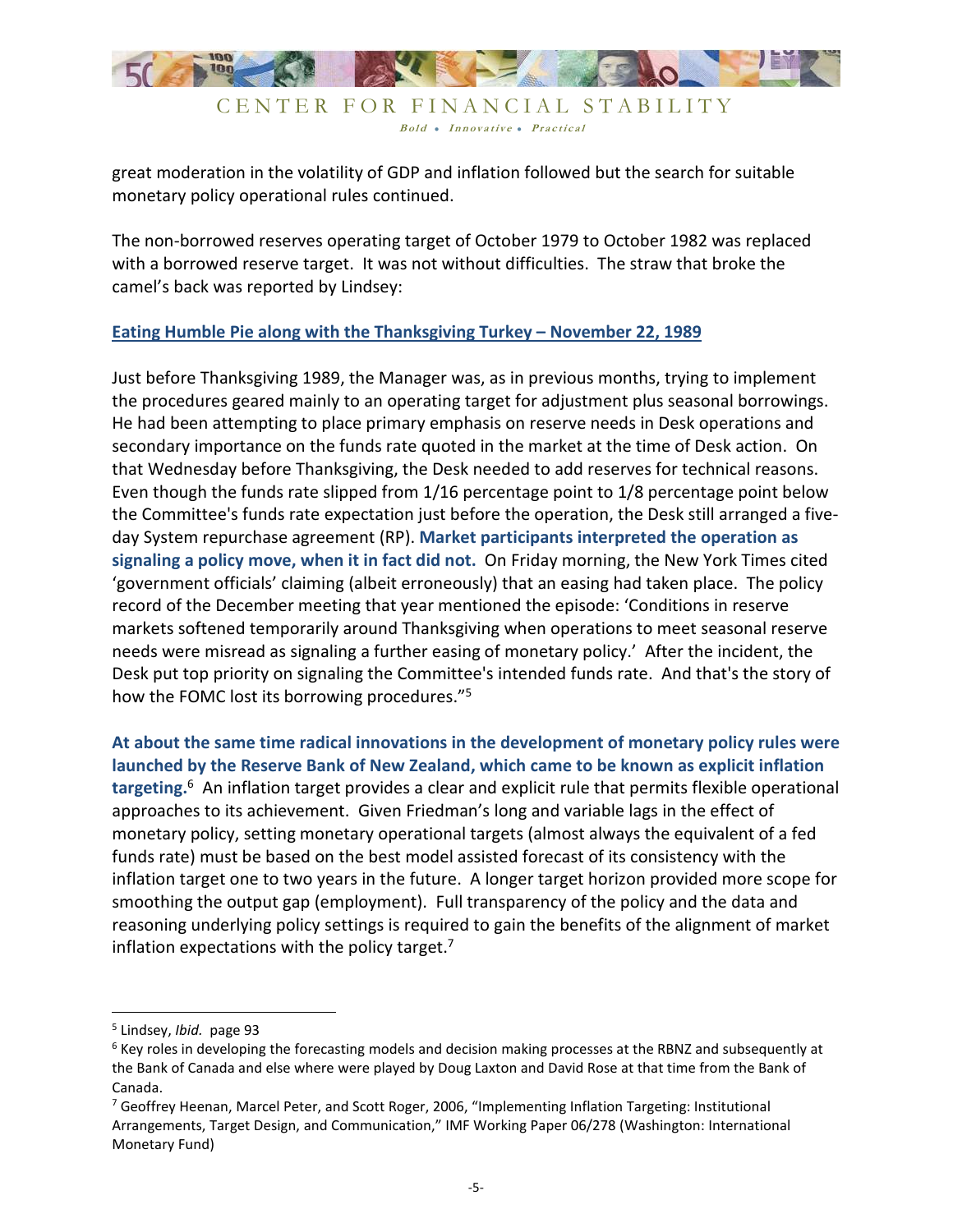

**The RBNZ's development and adoption of inflation targeting was an important development in the pursuit of rule based monetary policy with floating exchange rates that accommodated**  flexible implementation. It swept the world of central banking.<sup>8</sup> While the Fed did not adopt explicit inflation targets until 2012, it clearly pursued an implicit inflation target long before that.

The **FOMC** made its inflation target explicit in January 2012:

"The inflation rate over the longer run is primarily determined by monetary policy, and hence the Committee has the ability to specify a longer-run goal for inflation. **The Committee judges that inflation at the rate of 2 percent, as measured by the annual change in the price index for personal consumption expenditures, is most consistent over the longer run with the Federal Reserve's statutory mandate**….

"**The maximum level of employment is largely determined by nonmonetary factors that affect the structure and dynamics of the labor market.** These factors may change over time and may not be directly measurable. Consequently, it would not be appropriate to specify a fixed goal for employment; rather, the Committee's policy decisions must be informed by assessments of the maximum level of employment, recognizing that such assessments are necessarily uncertain and subject to revision."<sup>9</sup>

**The Great Recession of December 2007 to June 2009 highlighted the failure of inflation targeting to take account of asset price bubbles and for "inappropriate responses to supply shocks and terms-of trade shocks".<sup>10</sup>** What followed can only be described as a nightmare (largely because of weaknesses in the U.S. financial system). After properly and successfully performing its function of a lender of last resort and thus preventing a liquidity-induced collapse of the banking system, the Fed went on to undertake ever more desperate measures to reflate the economy. These Quantitative Easing (QE), quasi-fiscal activities have been widely discussed and have contributed little to economic recovery.<sup>11</sup>

**With the "failure" of inflation targeting, nominal GDP targeting is now gaining support.** With a NGDP target when real GDP slows or falls, the inflation target is automatically increased in countercyclical fashion. The rationale for this approach reflects the view inspired by Keynesian aggregate demand management that government policy, whether fiscal or monetary, can assist the market's own adjustments to shocks of one sort or another. While measures of aggregate demand can be useful for analysis, **actual government expenditure components of aggregate demand are specific to individual projects and unlikely to coincide with areas of actual excess capacity. NGDP targeting also ignores the role and benefits of stable money (a constant, preferably zero, rate of inflation) for private market calculations and adjustments to changing** 

.<br>-

<sup>&</sup>lt;sup>8</sup> As of March 2012, 28 central banks had formally adopted inflation targeting policy regimes.

<sup>&</sup>lt;sup>9</sup> Minutes of the Federal Open Market Committee, January 24–25, 2012.

<sup>10</sup> Jeffrey Frankel. "The Death of Inflation Targeting". *Project Syndicate*, May 16, 2012

<sup>11</sup> See for example, Warren Coats, "US Monetary Policy: QE3", *Cayman Financial Review* January 2013.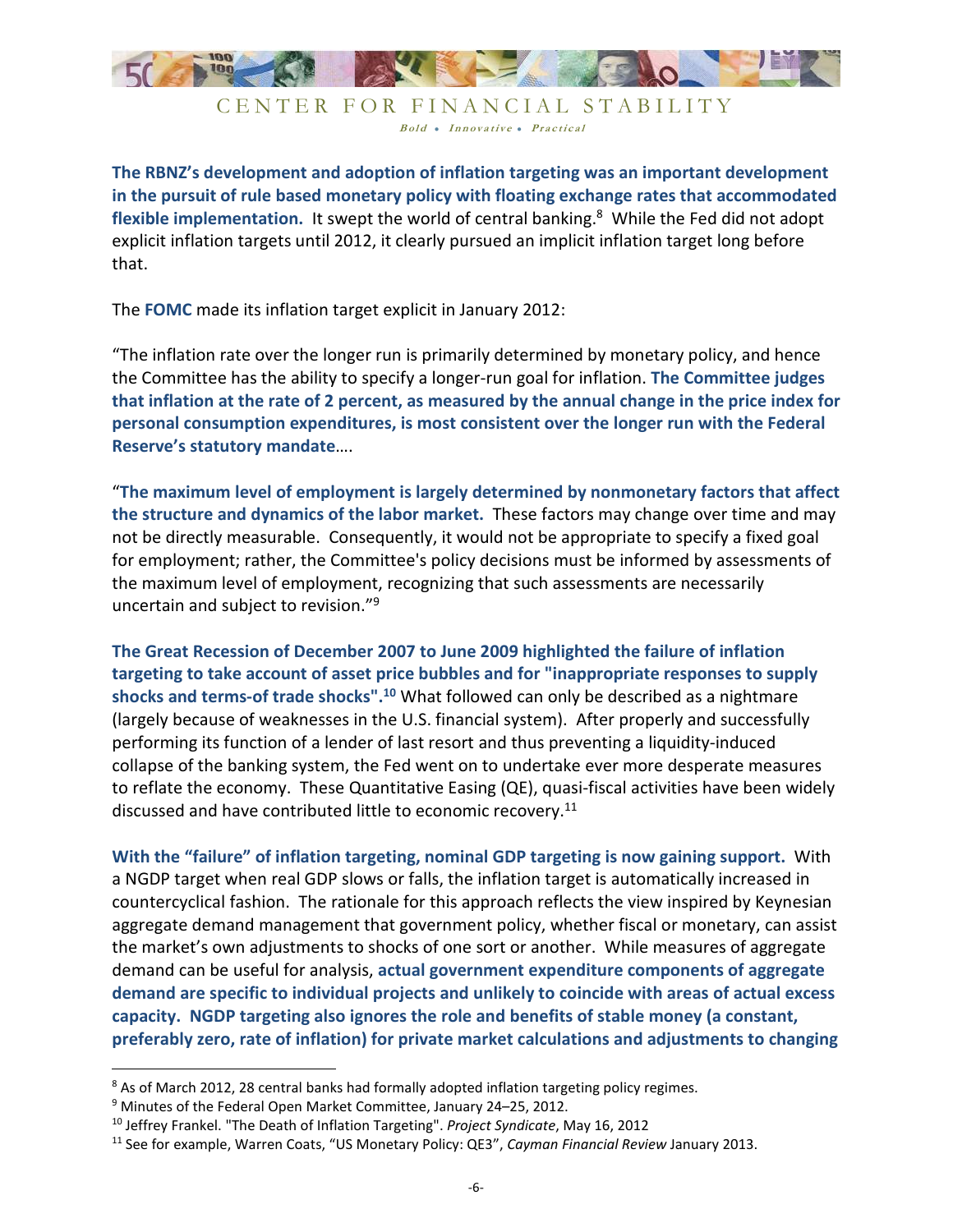

**real circumstances.** Investors must augment their assessments of real economic conditions and prospects with their guesses about monetary policy and its impact.

Each household's, or region's, or country's balance of payments with the rest of the world is regulated by individual budget constraints—what the household is able to produce (its income) and is thus capable of buying (smoothed by what it is able to borrow and/or has previously saved). Dynamic, growing economies are always adjusting to changing consumer tastes, new technologies, failed firms, changes in prices of internationally traded goods, etc. These adjustments, which may entail painful periods of retraining and/or unemployment for workers, and capital reallocation for firms are a necessary aspect of growing economies. The goal of all active stabilization policies, fiscal or monetary, is to reduce the pain of market adjustments to shocks by actively adding to deficient demand or diminishing excess demand, thus spreading the adjustment over a longer period. The passive elements of fiscal policy—automatic stabilizers such as unemployment insurance—are generally accepted as helpful along with the rest of the social safety net.

The potential, temporary contribution of monetary policy to smoothing swings in output come from speeding up adjustment by pushing interest rates even lower than would market forces alone during downswings and higher than the market alone would produce when output is overheating. This can be achieved by pushing money growth above the growth in its demand or vice versa (or equivalently by pushing interest rates below or raising them above their natural real rate). Interest rates below the full employment rate (by more than the market would produce on its own) should encourage increased borrowing and investment, increases in asset prices (including real estate) that increase consumption, and depreciation of exchange rates that increase net exports and thus a quicker closing of the output gap.

**When interest rates are lowered to zero (the lower zero bound), consumption and investment cannot be stimulated further via the interest rate channel for transmitting monetary policy nor can they further depreciate the exchange rate.** Consumption can potentially be stimulated via the wealth effect of increasing asset prices but at the expense of distorting resource allocation (asset bubbles). This leaves negative real interest rates (e.g. by increasing inflation) and helicopter money (increased government transfers, e.g. by the reduction of social security wage taxes, financed by printing money).

**For these countercyclical policies to make a positive contribution to price and output stability, the central bank must be able to correctly forecast the interest rate or money supply required for the inflation or NGDP targets in one to two years in the future.** This requires, among other things, correctly determining the natural real rate of interest and sustainable real output, both of which are unobservable. **The conclusion from the above history is that monetary policy is being asked to deliver more than it is capable of delivering.** Central banks are generally staffed by very capable people, but they can never know all that they need to know to keep the economy at full employment as employers and jobs keep changing. The quality of forecasting models has greatly improved in recent years, but they remain unreliable. The policy strategy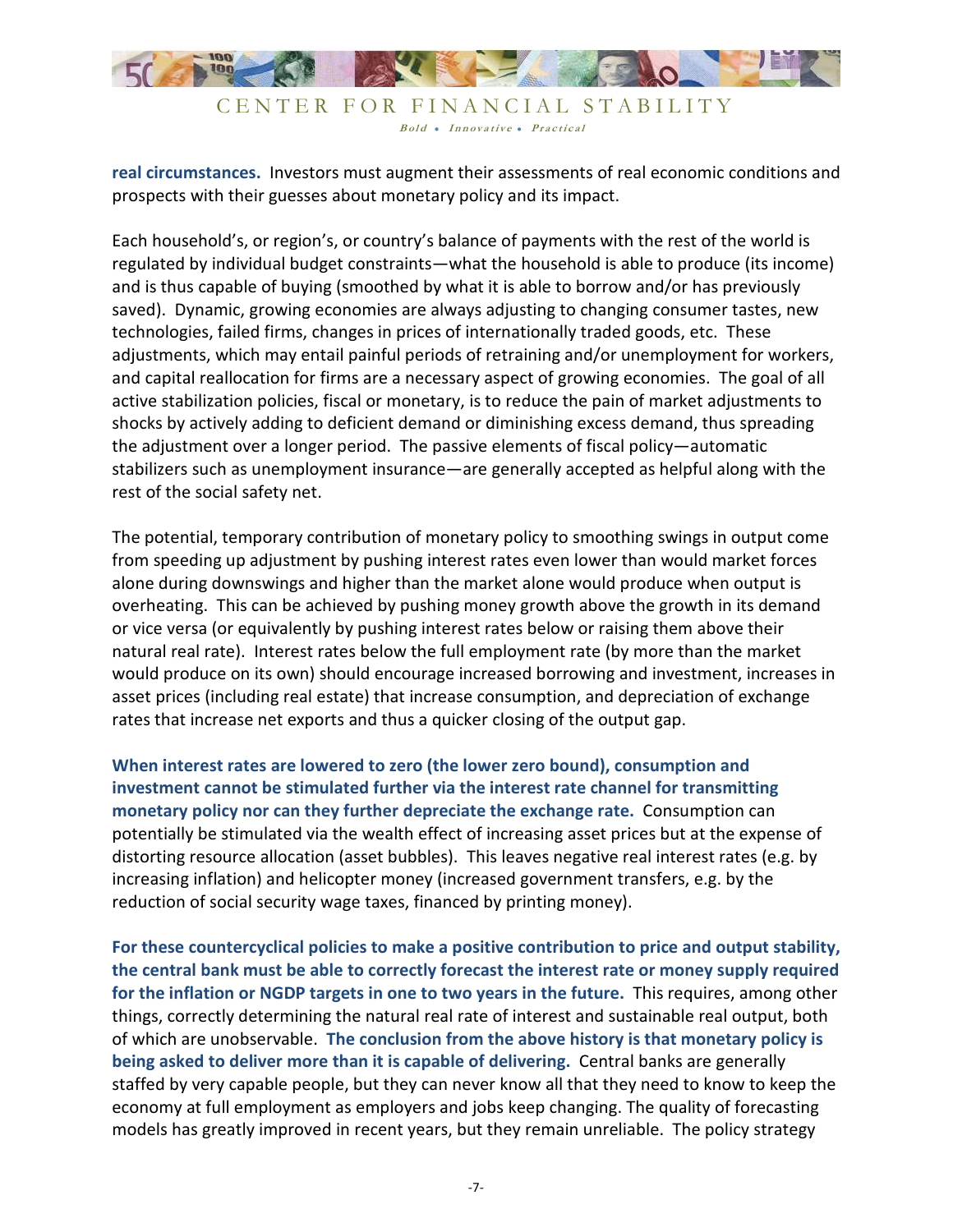

and intentions of the Fed and other inflation targeting central banks have become admirably, if not painfully, transparent, but given the uncertainty of its next policy actions markets remain spooked by every new data release and speech by Fed officials. In addition, politicians like Senator Jeff Merkley expect the Fed to perform miracles that are beyond its capacity while Congress continues to spend and regulate destructively. In my opinion, central banks have given their price stability mandates their best shot and failed. The successful management of the money supply with floating exchange rates is simply beyond the capacity of mortals.

**The alternative is to return to a hard anchor for monetary policy.** This means linking the value of money to something real and managing its supply consistent with that value (exchange rate). Such regimes do not magically overcome an economy's many and continuous resource allocation and coordination challenges, but by providing a stable unit in which to value goods and services and to evaluate investment options, and sufficient liquidity with which to transact, such regimes facilitate the continuous adjustments private actors need to make for an economy to remain fully employed and to grow.

**But fixed exchange rate regimes, including the gold standard in one of its forms or another, have had their problems as well.** These problems generally reflected one or the other of two factors. The first was the failure of the monetary authorities to play by the rules of a hard anchor, which is to keep the supply of money at the level demanded at money's fixed value. The pressure to depart from the rules of fixed exchange rates generally came from fiscal imbalances or mistaken Keynesian notions of aggregate demand management. However, even when central banks aimed actively to match the supply of its currency to the market's demand with stable prices it proved beyond their capacity to do so.

**The second source of failure came from fixing the value of money to an inappropriate anchor.** When the exchange rate of a currency is fixed to another currency or commodity whose value changes in ways that are inappropriate for the economy, domestic price adjustments can become difficult and disruptive. Fixing the exchange rate to a single commodity, as with the gold standard, transmitted changes in the relative price of gold to prices in general, which imposed considerable hardships on the public.

Consider, for example, the previous era of globalization in the late nineteenth century. World "wide demand for gold rose much more than the supply from the 1870s through the mid-1890s as nearly two dozen countries adopted or re-adopted the gold standard, and hence needed to accumulate reserves. Two of the world's largest economies, the United States and France, also made growing use of gold coins. Indeed, demand drove the commodity-exchange value of gold to the highest level it was to reach in four centuries of record-keeping—the flip-side of deflation of other commodity prices. The commodity price decline reduced profits and chilled investment demand."<sup>12</sup>

-

<sup>12</sup> Clark Johnson, "Did Keynes Make His Case?" *Journal of Economics Library* Vol 3, Issue 2, June 2016.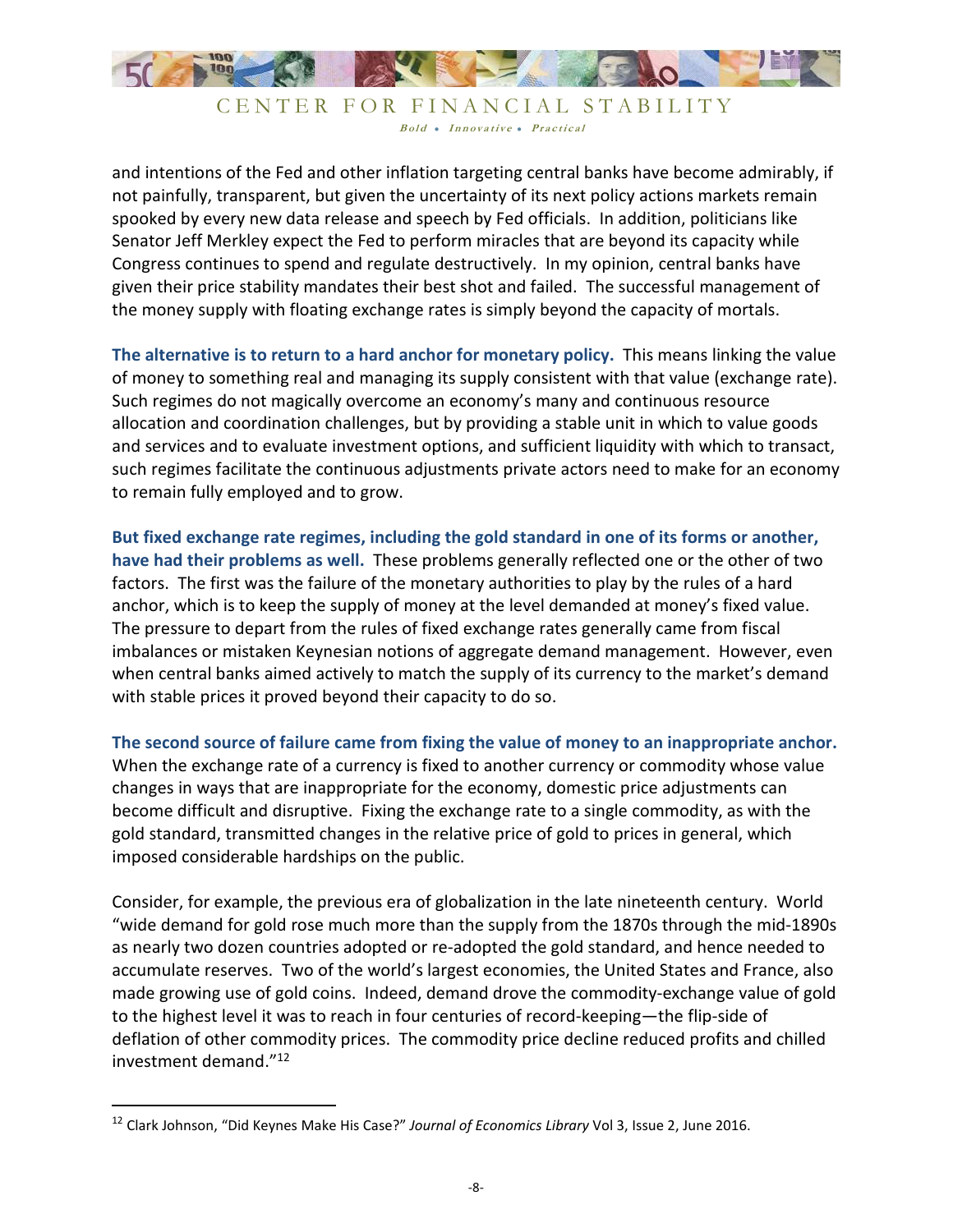

These historical weaknesses of monetary regimes with hard anchors can be overcome by choosing better anchors and by replacing central bank management of the money supply with market management via currency board rules. I have discussed these improvements extensively in earlier papers but summarize them briefly here.

**The value of the IMF's SDR is determined by the market value of fixed amounts of (soon to be) five currencies. Such an anchor is by its nature more stable than is the value of any one of the currencies in the SDR's valuation basket (USD, Euro, Yen, GBP, and RMB).** Broadening a commodity anchor to include a number of diverse commodities would be an improvement over the use of a single commodity such as gold. The most stable anchor relative to purchasing power would be the basket of goods in a representative consumer price index basket (CPI). Such an anchor is proposed in my *Real SDR Currency Board* paper.<sup>1314</sup>

The public will demand to hold an amount of money (currency plus transaction deposits at banks) in light of the value of its anchor that generally varies with income and the opportunity cost of holding money (interest rates). In addition, however, advances in payment technology and innovations in financial instruments have affected and will continue to affect the demand for money. These variations in money demand create serious challenges to central bank management of the supply of money that do not exist when issuing currency via currency board rules in response to market demand. Under currency board rules the public can always buy and hold exactly the amount of money it wants at its official anchor price.

**Central banks need to return to monetary regimes with hard anchors in which money is issued in response to public demand under currency board rules.** Removing any uncertainty about the value of money would facilitate market adjustments to changing environments and shocks, and would force governments to manage their fiscal policies without recourse to manipulation of monetary policy. While countercyclical monetary policy targeting inflation or NGDP might potentially reduce the amplitude of swings in employment and output, it is not obvious that it would produce faster long-term growth and, if history is any guide, it is highly unlikely that it would hit its intended target.

## **References**

<u>.</u>

Coats, Warren "The D E Fs of the Financial Markets Crisis" CATO Institute, September 26, 2008.

"The Big Bailout--What Next?", CATO Institute, October 3, 2008.

<sup>13</sup> Warren Coats, "Real SDR Currency Board", *Central Banking Journal* XXII.2 (2011).

<sup>&</sup>lt;sup>14</sup> The very important feature of indirect redeemability (issuing and redeeming SDRs for assets of equivalent value rather than the goods in the basket) is discussed in the above article as well.